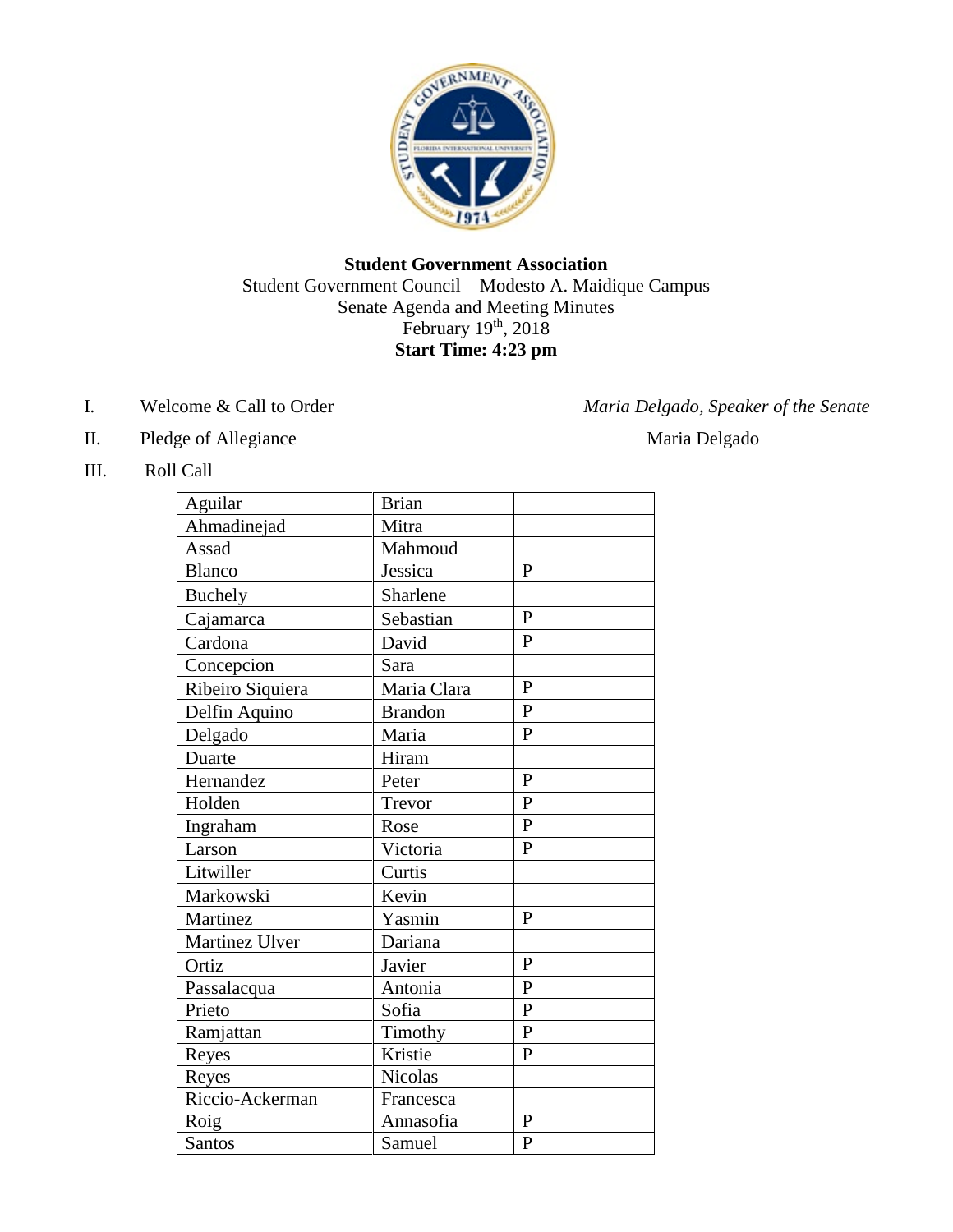| Sardinas  | Allison       |  |
|-----------|---------------|--|
| Toussaint | Cassidie-Anne |  |
| Vargas    | Paulo         |  |
| Vera      | Bertha        |  |
| Watson    | Aujanae       |  |
|           |               |  |

## IV. Approval of the minutes

A. Senator Aquino moves to approve last week's minutes. Senator Ingraham seconds. Motion passes

# V. Old Business

A. Internal Affairs – Hiram Duarte trial

| Aguilar          | <b>Brian</b>   |                         |
|------------------|----------------|-------------------------|
| Ahmadinejad      | Mitra          |                         |
| Assad            | Mahmoud        |                         |
| <b>Blanco</b>    | Jessica        | Y                       |
| <b>Buchely</b>   | Sharlene       |                         |
| Cajamarca        | Sebastian      | Y                       |
| Cardona          | David          | Y                       |
| Concepcion       | Sara           |                         |
| Ribeiro Siquiera | Maria Clara    | Y                       |
| Delfin Aquino    | <b>Brandon</b> | $\overline{Y}$          |
| Delgado          | Maria          | Y                       |
| Duarte           | Hiram          |                         |
| Hernandez        | Peter          | Y                       |
| Holden           | Trevor         | Y                       |
| Ingraham         | Rose           | Y                       |
| Larson           | Victoria       | Y                       |
| Litwiller        | Curtis         |                         |
| Markowski        | Kevin          |                         |
| Martinez         | Yasmin         | Y                       |
| Martinez Ulver   | Dariana        |                         |
| Ortiz            | Javier         | Y                       |
| Passalacqua      | Antonia        | Y                       |
| Prieto           | Sofia          | $\overline{Y}$          |
| Ramjattan        | Timothy        | $\overline{Y}$          |
| Reyes            | Kristie        | $\overline{\mathsf{Y}}$ |
| Reyes            | Nicolas        |                         |
| Riccio-Ackerman  | Francesca      |                         |
| Roig             | Annasofia      | Y                       |
| Santos           | Samuel         | Y                       |
| <b>Sardinas</b>  | Allison        |                         |
| Toussaint        | Cassidie-Anne  | Y                       |
| Vargas           | Paulo          | Y                       |
| Vera             | Bertha         | Y                       |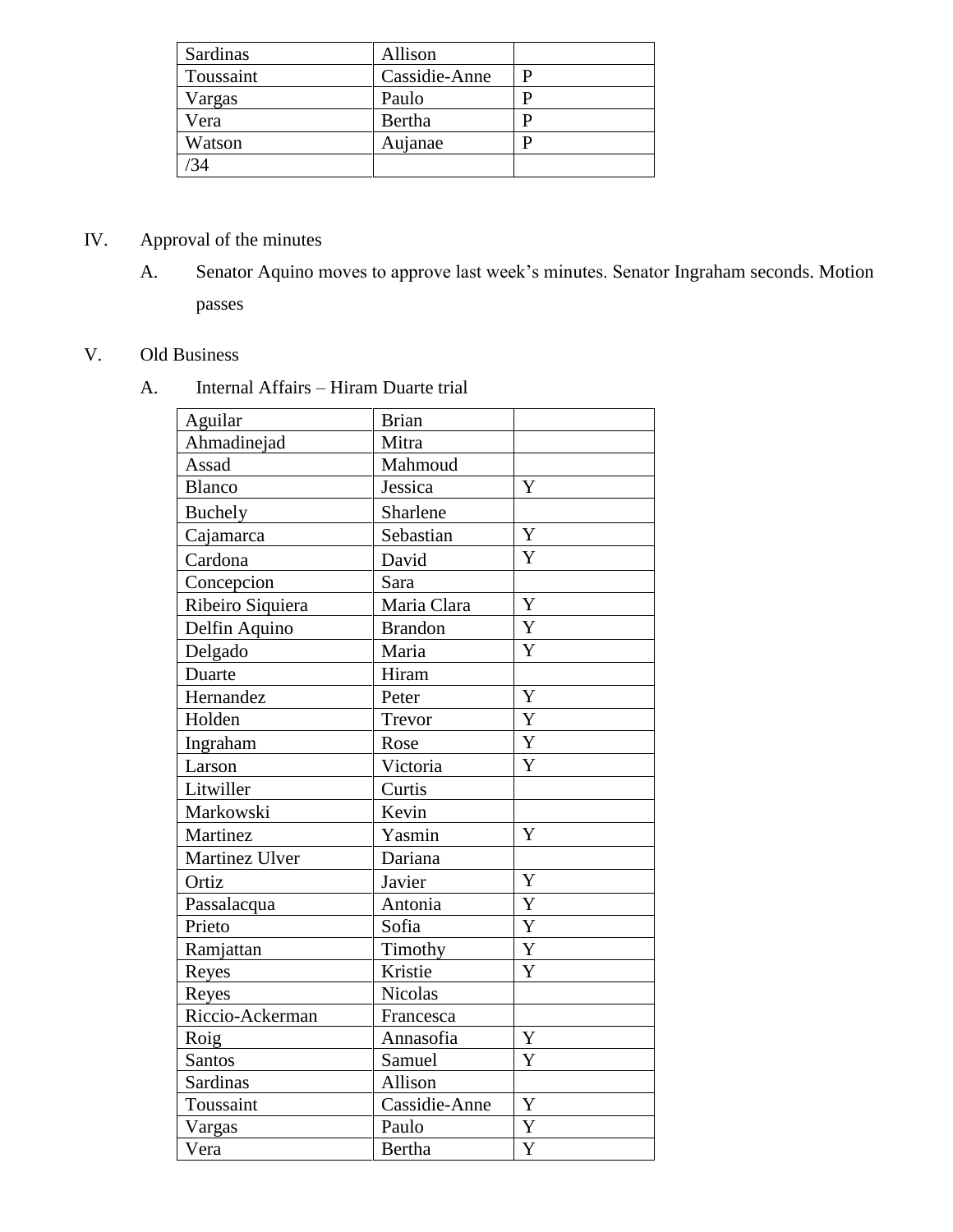| Watson<br>$\mathbf{I}$ | uanae<br>Au |  |
|------------------------|-------------|--|
| $22 - 0 - 0$           |             |  |

- 1. Confirmed removal of Hiram Duarte: 22-0-0
- B. Election of the CASE Senator
	- 1. Senator Aquino moves to table election of the CASE Senator. Senator Reyes seconds. Motion passes.
	- 2. Senator Hernandez moves to bypass the rules legislation and judicial committee. Senator Blanco seconds. Motion passes.

| Aguilar          | <b>Brian</b>   |                |
|------------------|----------------|----------------|
| Ahmadinejad      | Mitra          |                |
| Assad            | Mahmoud        |                |
| <b>Blanco</b>    | Jessica        | Y              |
| Buchely          | Sharlene       |                |
| Cajamarca        | Sebastian      | Y              |
| Cardona          | David          | Y              |
| Concepcion       | Sara           |                |
| Ribeiro Siquiera | Maria Clara    | Y              |
| Delfin Aquino    | <b>Brandon</b> | Y              |
| Delgado          | Maria          | Y              |
| Duarte           | Hiram          |                |
| Hernandez        | Peter          | Y              |
| Holden           | Trevor         | Y              |
| Ingraham         | Rose           | $\overline{Y}$ |
| Larson           | Victoria       | Y              |
| Litwiller        | Curtis         |                |
| Markowski        | Kevin          |                |
| Martinez         | Yasmin         | Y              |
| Martinez Ulver   | Dariana        |                |
| Ortiz            | Javier         | Y              |
| Passalacqua      | Antonia        | Y              |
| Prieto           | Sofia          | $\overline{Y}$ |
| Ramjattan        | Timothy        | Y              |
| Reyes            | Kristie        | Y              |
| Reyes            | <b>Nicolas</b> |                |
| Riccio-Ackerman  | Francesca      |                |
| Roig             | Annasofia      | Y              |
| Santos           | Samuel         | Y              |
| <b>Sardinas</b>  | Allison        |                |
| Toussaint        | Cassidie-Anne  | Y              |
| Vargas           | Paulo          | $\overline{Y}$ |
| Vera             | <b>Bertha</b>  | Y              |
| Watson           | Aujanae        | Y              |
| $22 - 0 - 0$     |                |                |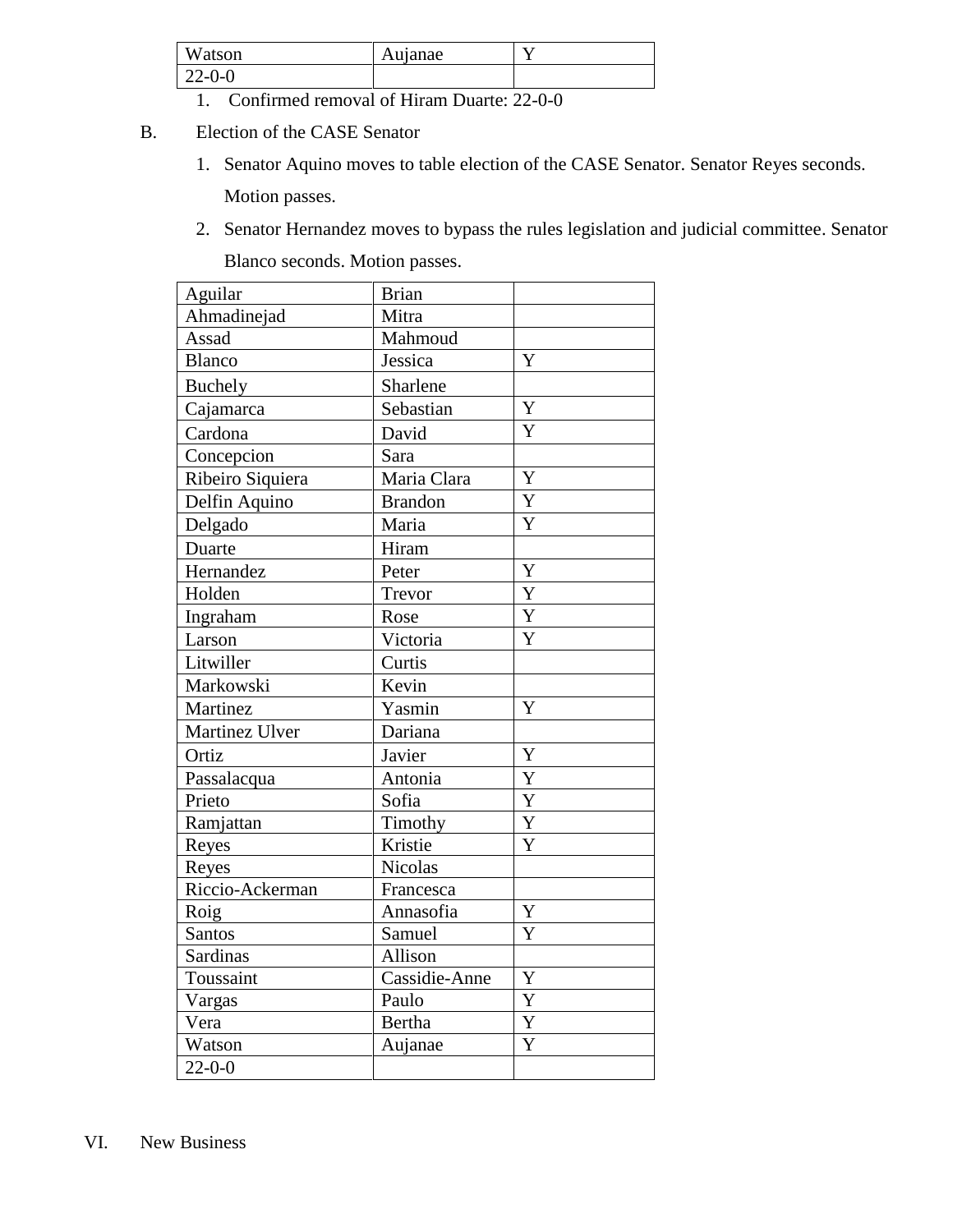## A. Appropriation Bill – 1803

1. Senator Ortiz moves to bypass second reading of Appropriation Bill 1803. Senator

Aquino seconds. Motion passes.

| Aguilar          | <b>Brian</b>   |                |
|------------------|----------------|----------------|
| Ahmadinejad      | Mitra          |                |
| Assad            | Mahmoud        |                |
| <b>Blanco</b>    | Jessica        | Y              |
| <b>Buchely</b>   | Sharlene       |                |
| Cajamarca        | Sebastian      | $\overline{Y}$ |
| Cardona          | David          | Y              |
| Concepcion       | Sara           |                |
| Ribeiro Siquiera | Maria Clara    | Y              |
| Delfin Aquino    | <b>Brandon</b> | Y              |
| Delgado          | Maria          | $\overline{Y}$ |
| Duarte           | Hiram          |                |
| Hernandez        | Peter          | Y              |
| Holden           | Trevor         | Y              |
| Ingraham         | Rose           | Y              |
| Larson           | Victoria       | Y              |
| Litwiller        | Curtis         |                |
| Markowski        | Kevin          |                |
| Martinez         | Yasmin         | Y              |
| Martinez Ulver   | Dariana        |                |
| Ortiz            | Javier         | Y              |
| Passalacqua      | Antonia        | Y              |
| Prieto           | Sofia          | Y              |
| Ramjattan        | Timothy        | Y              |
| Reyes            | Kristie        | $\overline{Y}$ |
| Reyes            | Nicolas        |                |
| Riccio-Ackerman  | Francesca      |                |
| Roig             | Annasofia      | $\mathbf Y$    |
| <b>Santos</b>    | Samuel         | Y              |
| <b>Sardinas</b>  | Allison        |                |
| Toussaint        | Cassidie-Anne  | Y              |
| Vargas           | Paulo          | Y              |
| Vera             | Bertha         | Y              |
| Watson           | Aujanae        | Y              |
| $22 - 0 - 0$     |                |                |

2. Confirmed bypassed

3. Voting Procedure

| Aguilar       | <b>Brian</b> |  |
|---------------|--------------|--|
| Ahmadinejad   | Mitra        |  |
| Assad         | Mahmoud      |  |
| <b>Blanco</b> | Jessica      |  |
| Buchely       | Sharlene     |  |
| Cajamarca     | Sebastian    |  |
| Cardona       | David        |  |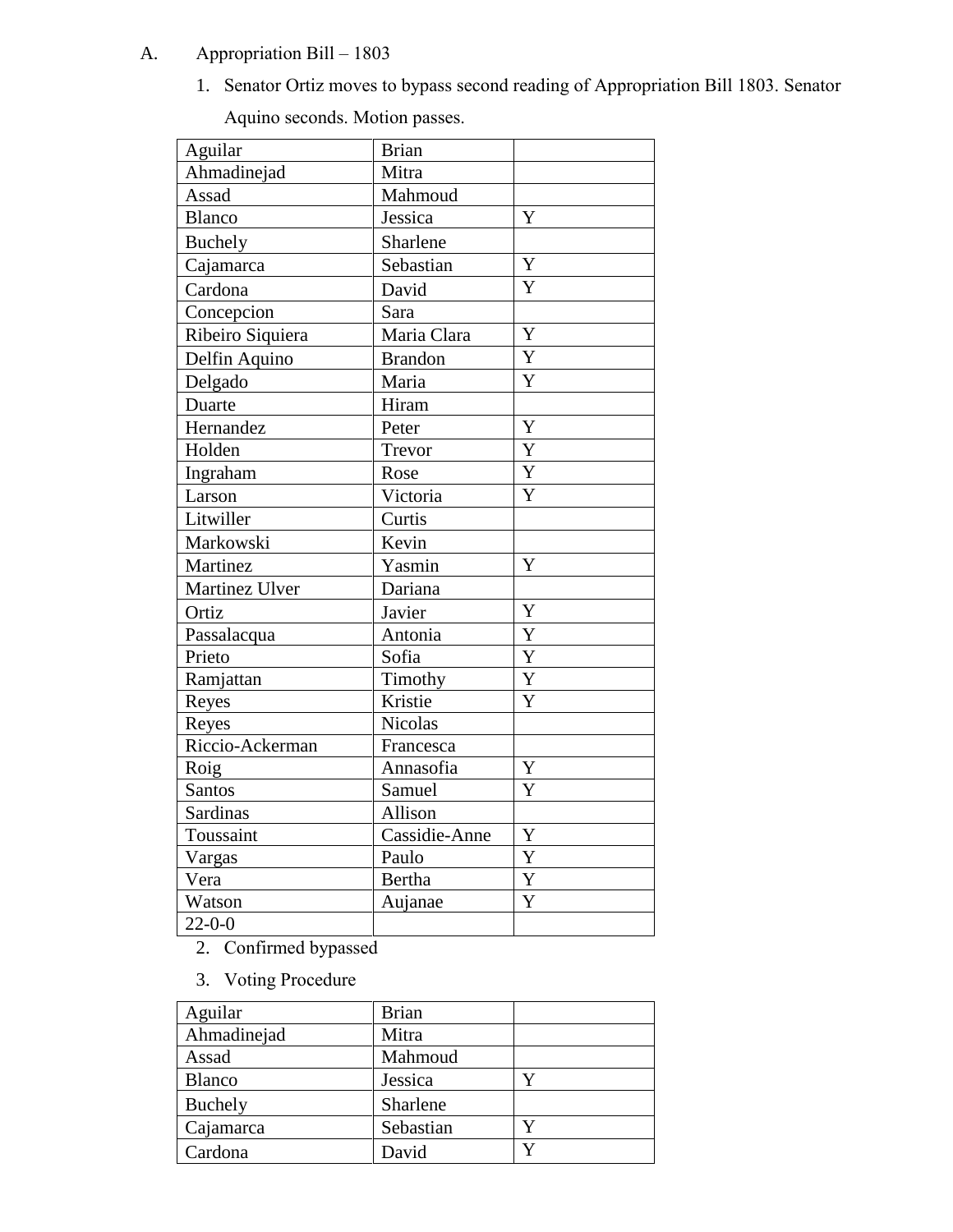| Concepcion       | Sara           |             |
|------------------|----------------|-------------|
| Ribeiro Siquiera | Maria Clara    | Y           |
| Delfin Aquino    | <b>Brandon</b> | Y           |
| Delgado          | Maria          | Y           |
| Duarte           | Hiram          |             |
| Hernandez        | Peter          | Y           |
| Holden           | Trevor         | Y           |
| Ingraham         | Rose           | Y           |
| Larson           | Victoria       | Y           |
| Litwiller        | Curtis         |             |
| Markowski        | Kevin          |             |
| Martinez         | Yasmin         | Y           |
| Martinez Ulver   | Dariana        |             |
| Ortiz            | Javier         | Y           |
| Passalacqua      | Antonia        | Y           |
| Prieto           | Sofia          | Y           |
| Ramjattan        | Timothy        | Y           |
| Reyes            | Kristie        | Y           |
| Reyes            | <b>Nicolas</b> |             |
| Riccio-Ackerman  | Francesca      |             |
| Roig             | Annasofia      | $\mathbf Y$ |
| <b>Santos</b>    | Samuel         | Y           |
| Sardinas         | Allison        |             |
| Toussaint        | Cassidie-Anne  | Y           |
| Vargas           | Paulo          | Y           |
| Vera             | <b>Bertha</b>  | Y           |
| Watson           | Aujanae        | Y           |
| $22 - 0 - 0$     |                |             |

4. Confirmed: 22-0-0 passed

- B. Senator Vargas moves to suspend the Senate rules and procedure. Senator Toussaint seconds. Motion passes.
- C. Senator Vargas moves to add Senate appropriations 1804-1807 to the agenda. Senator Toussaint seconds. Motion passes.
- D. Appropriation Bill 1804
	- 1. Senator Vargas moves to make a friendly amendment to remove Senator Cuellar name from the list of sponsors. Senator Cordova seconds.
	- 2. Senator Vargas moves to yield of time for 2 minutes to the beneficiaries. Senator Ingraham seconds. Motion passes.

| Aguilar       | <b>Brian</b> |  |
|---------------|--------------|--|
| Ahmadinejad   | Mitra        |  |
| Assad         | Mahmoud      |  |
| <b>Blanco</b> | Jessica      |  |
| Buchely       | Sharlene     |  |
| Cajamarca     | Sebastian    |  |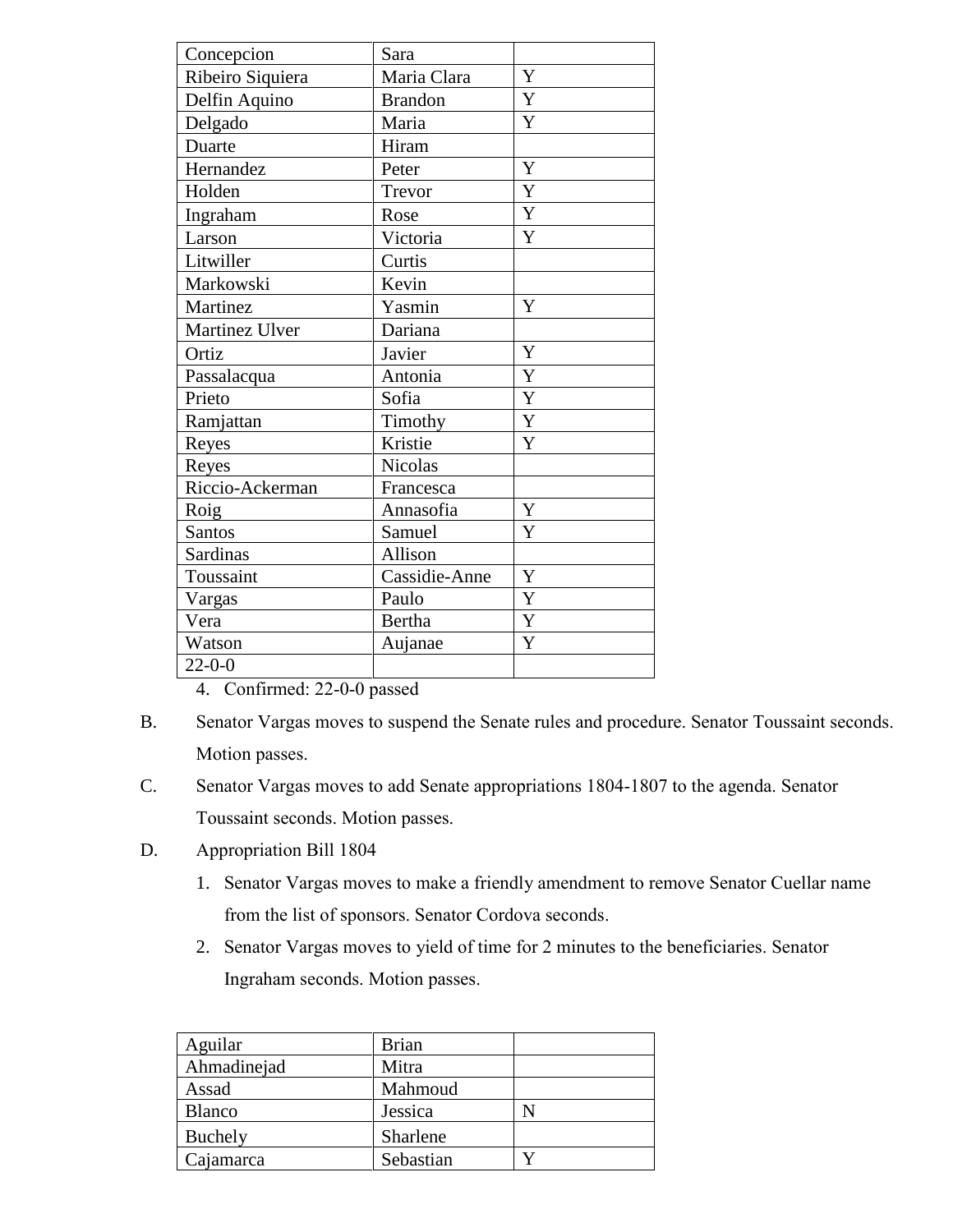| Cardona          | David          | Y              |
|------------------|----------------|----------------|
| Concepcion       | Sara           |                |
| Ribeiro Siquiera | Maria Clara    | Y              |
| Delfin Aquino    | <b>Brandon</b> | Y              |
| Delgado          | Maria          | Y              |
| Duarte           | Hiram          |                |
| Hernandez        | Peter          | Y              |
| Holden           | Trevor         | Y              |
| Ingraham         | Rose           | Y              |
| Larson           | Victoria       | Y              |
| Litwiller        | Curtis         |                |
| Markowski        | Kevin          |                |
| Martinez         | Yasmin         | Y              |
| Martinez Ulver   | Dariana        |                |
| Ortiz            | Javier         | Y              |
| Passalacqua      | Antonia        | Y              |
| Prieto           | Sofia          | Y              |
| Ramjattan        | Timothy        | Y              |
| Reyes            | Kristie        | Y              |
| Reyes            | <b>Nicolas</b> |                |
| Riccio-Ackerman  | Francesca      |                |
| Roig             | Annasofia      | Y              |
| <b>Santos</b>    | Samuel         | Y              |
| Sardinas         | Allison        |                |
| Toussaint        | Cassidie-Anne  | Y              |
| Vargas           | Paulo          | $\overline{Y}$ |
| Vera             | Bertha         | Y              |
| Watson           | Aujanae        | Y              |
| $21 - 1 - 0$     |                |                |

3. Confirmed: 21-1-0

E. Appropriation Bill 1805

- 1. Senator Vargas moves to yield of time for 2 minutes to the beneficiaries. Senator Ingraham seconds. Motion passes.
- 2. Senator Toussaint moves to bypass second reading. Senator Ingraham seconds. Motion passes.

| Aguilar          | <b>Brian</b>   |   |
|------------------|----------------|---|
| Ahmadinejad      | Mitra          |   |
| Assad            | Mahmoud        |   |
| <b>Blanco</b>    | Jessica        | Y |
| Buchely          | Sharlene       |   |
| Cajamarca        | Sebastian      | Y |
| Cardona          | David          | Y |
| Concepcion       | Sara           |   |
| Ribeiro Siquiera | Maria Clara    | Y |
| Delfin Aquino    | <b>Brandon</b> | Y |
| Delgado          | Maria          | Y |
| Duarte           | Hiram          |   |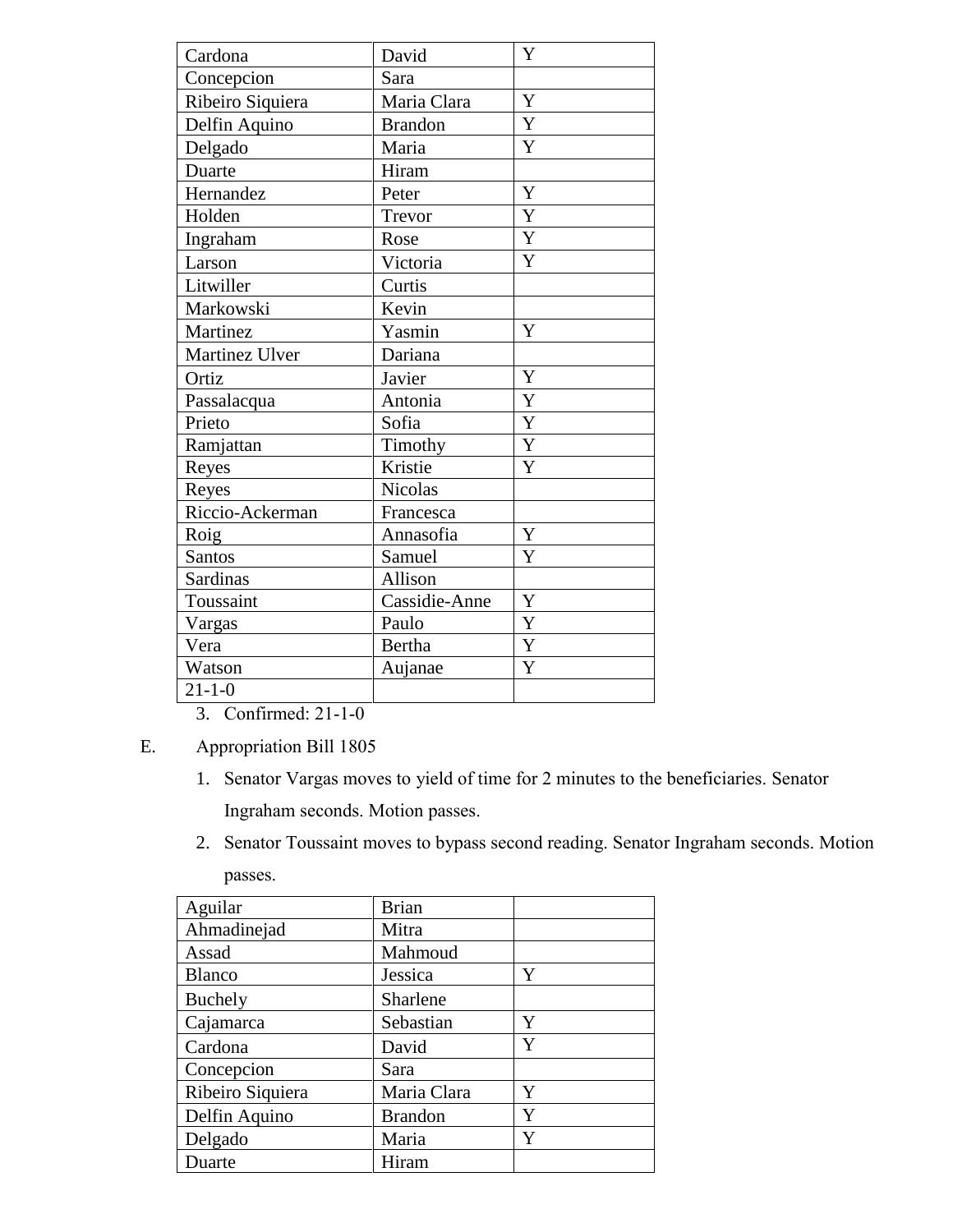| Hernandez       | Peter         | Y |
|-----------------|---------------|---|
| Holden          | Trevor        | Y |
| Ingraham        | Rose          | Y |
| Larson          | Victoria      | A |
| Litwiller       | Curtis        |   |
| Markowski       | Kevin         |   |
| Martinez        | Yasmin        | Y |
| Martinez Ulver  | Dariana       |   |
| Ortiz           | Javier        | Y |
| Passalacqua     | Antonia       | Y |
| Prieto          | Sofia         | Y |
| Ramjattan       | Timothy       | Y |
| Reyes           | Kristie       | Y |
| Reyes           | Nicolas       |   |
| Riccio-Ackerman | Francesca     |   |
| Roig            | Annasofia     | Y |
| <b>Santos</b>   | Samuel        | Y |
| Sardinas        | Allison       |   |
| Toussaint       | Cassidie-Anne | Y |
| Vargas          | Paulo         | Y |
| Vera            | <b>Bertha</b> | Y |
| Watson          | Aujanae       | Y |
| $21 - 0 - 1$    |               |   |

3. Confirmed 21-0-1

### F. Appropriation Bill 1806

- 1. Senator Vargas moves to yield of time for 2 minutes to the beneficiaries. Senator Ingraham seconds. Motion passes.
- 2. Senator Watson moves to bypass second reading. Senator Toussaint seconds. Motion passes.

| Aguilar          | <b>Brian</b>   |   |
|------------------|----------------|---|
| Ahmadinejad      | Mitra          |   |
| Assad            | Mahmoud        |   |
| <b>Blanco</b>    | Jessica        | Y |
| Buchely          | Sharlene       |   |
| Cajamarca        | Sebastian      | Y |
| Cardona          | David          | Y |
| Concepcion       | Sara           |   |
| Ribeiro Siquiera | Maria Clara    | Y |
| Delfin Aquino    | <b>Brandon</b> | Y |
| Delgado          | Maria          | Y |
| Duarte           | Hiram          |   |
| Hernandez        | Peter          | N |
| Holden           | Trevor         | Y |
| Ingraham         | Rose           | A |
| Larson           | Victoria       | Y |
| Litwiller        | Curtis         |   |
| Markowski        | Kevin          |   |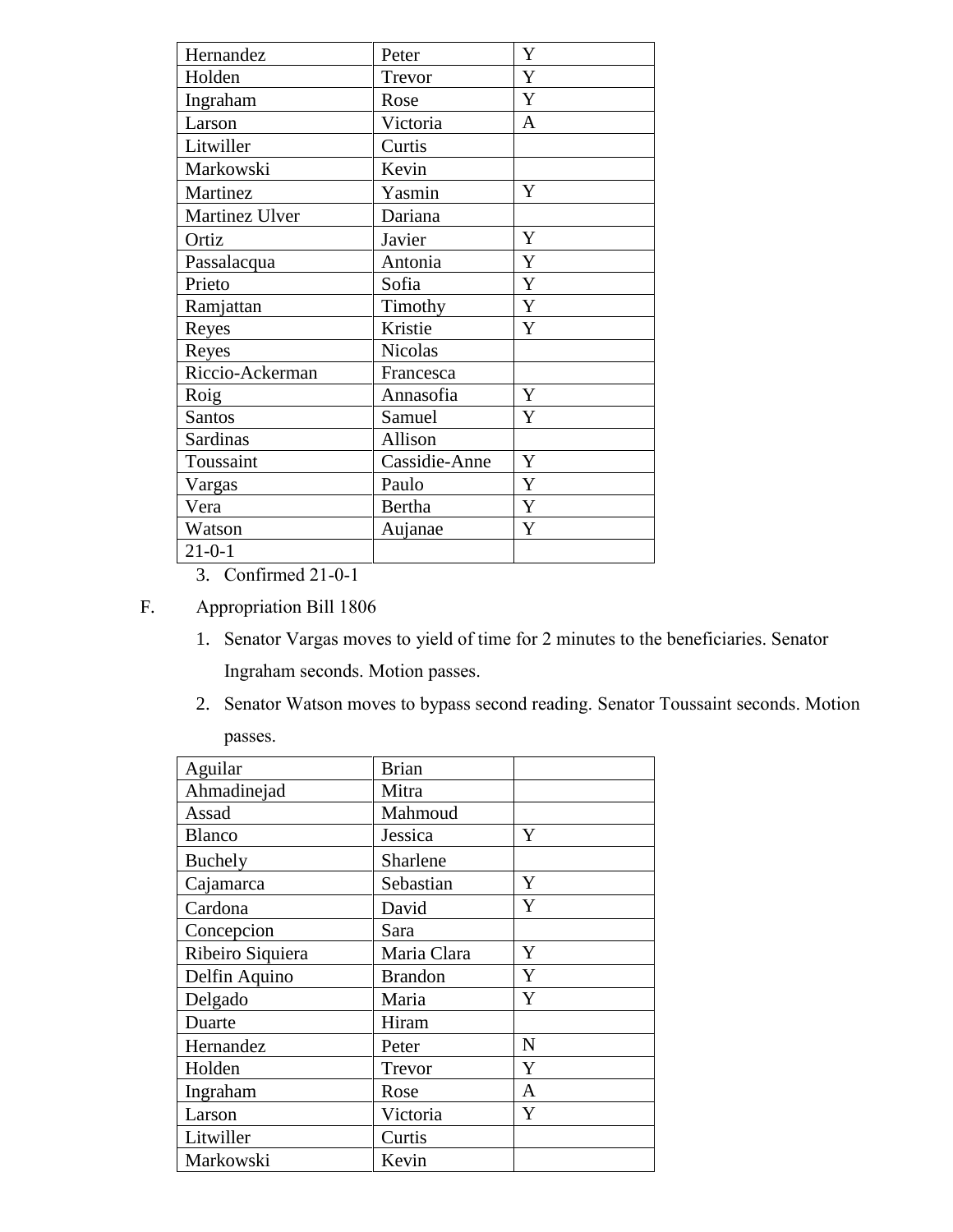| Martinez        | Yasmin         | Y |
|-----------------|----------------|---|
| Martinez Ulver  | Dariana        |   |
| Ortiz           | Javier         | Y |
| Passalacqua     | Antonia        | Y |
| Prieto          | Sofia          | Y |
| Ramjattan       | Timothy        | Y |
| Reyes           | Kristie        | Y |
| Reyes           | <b>Nicolas</b> |   |
| Riccio-Ackerman | Francesca      |   |
| Roig            | Annasofia      | Y |
| <b>Santos</b>   | Samuel         | Y |
| Sardinas        | Allison        |   |
| Toussaint       | Cassidie-Anne  | Y |
| Vargas          | Paulo          | Y |
| Vera            | Bertha         | Y |
| Watson          | Aujanae        | Y |
| $20 - 1 - 1$    |                |   |
|                 |                |   |

3. Confirmed 20-1-1

- G. Point of privilege for Maria Delgado at 5:24pm
- H. Appropriation Bill 1807
	- 1. Senator Vargas moves to make a friendly amendment to appropriation 1807 changing amount from \$5000 to \$300. Senator Ingraham seconds. Motion passes.
	- 2. Senator Vargas moves to yield of time for 2 minutes to the beneficiaries. Senator Ingraham seconds. Motion passes.
	- 3. Senator Vargas moves to bypass second reading. Senator Ingraham seconds. Motion passes.

| Aguilar          | <b>Brian</b>   |   |
|------------------|----------------|---|
| Ahmadinejad      | Mitra          |   |
| Assad            | Mahmoud        |   |
| <b>Blanco</b>    | Jessica        | Y |
| Buchely          | Sharlene       |   |
| Cajamarca        | Sebastian      | Y |
| Cardona          | David          | Y |
| Concepcion       | Sara           |   |
| Ribeiro Siquiera | Maria Clara    | Y |
| Delfin Aquino    | <b>Brandon</b> | Y |
| Delgado          | Maria          |   |
| Duarte           | Hiram          |   |
| Hernandez        | Peter          | Y |
| Holden           | Trevor         | Y |
| Ingraham         | Rose           | A |
| Larson           | Victoria       | Y |
| Litwiller        | Curtis         |   |
| Markowski        | Kevin          |   |
| Martinez         | Yasmin         | Y |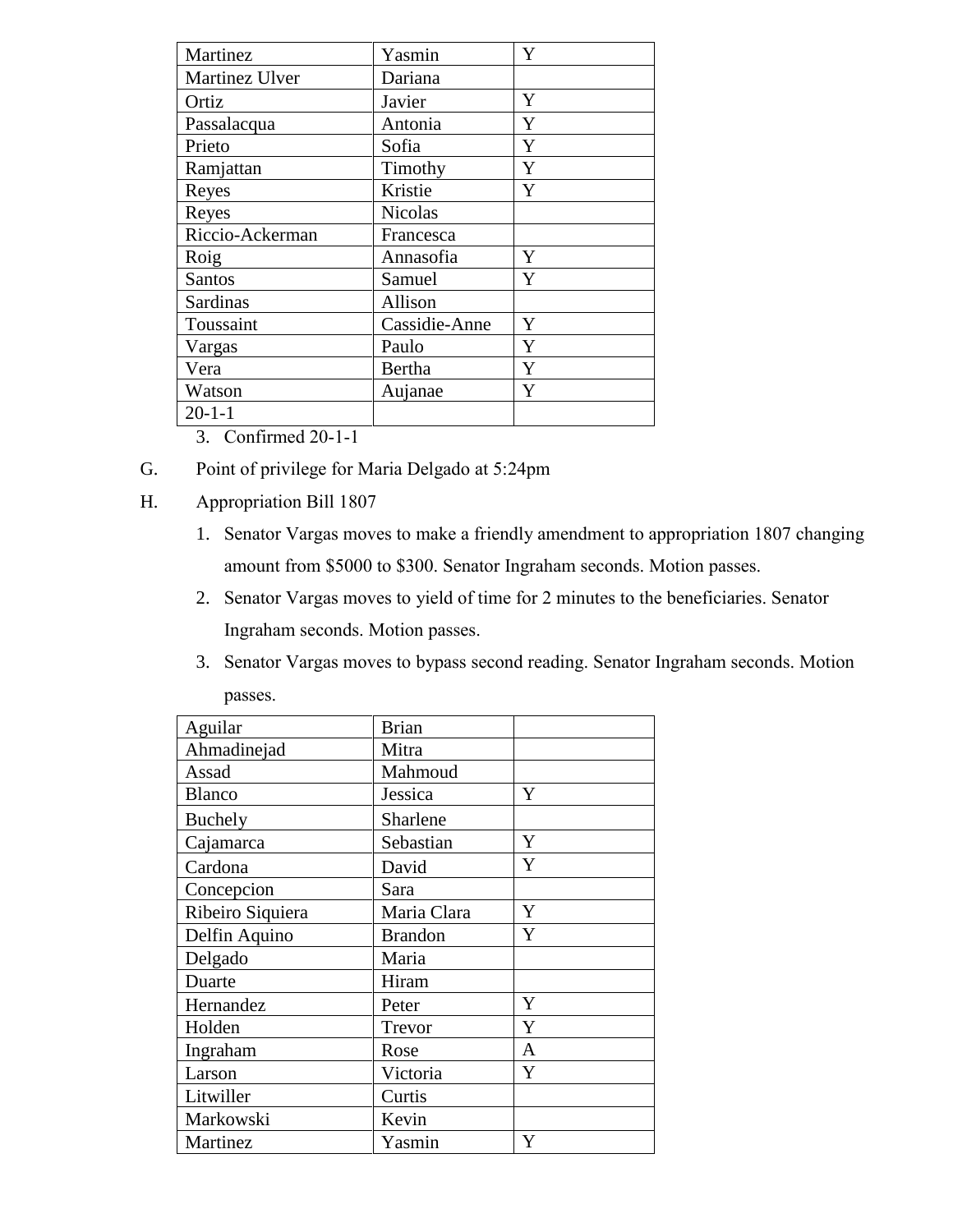| Martinez Ulver  | Dariana        |   |
|-----------------|----------------|---|
| Ortiz           | Javier         | Y |
| Passalacqua     | Antonia        |   |
| Prieto          | Sofia          | Y |
| Ramjattan       | Timothy        | Y |
| Reyes           | Kristie        | Y |
| Reyes           | <b>Nicolas</b> |   |
| Riccio-Ackerman | Francesca      |   |
| Roig            | Annasofia      | Y |
| <b>Santos</b>   | Samuel         | Y |
| Sardinas        | Allison        |   |
| Toussaint       | Cassidie-Anne  | Y |
| Vargas          | Paulo          | Y |
| Vera            | Bertha         | Y |
| Watson          | Aujanae        | Y |
| $19 - 0 - 1$    |                |   |
|                 |                |   |

4. Confirmed 19-0-1

- I. Senator Reyes moves to add GPSC Chair elections to the agenda. Senator Roig seconds. Motion passes.
	- 1. Senator Roig moves to open the floor for nominations. Senator Reyes seconds. Motion passes.
	- 2. Senator Watson moves to close the floor. Senator Blanco seconds. Motion passes.

| Aguilar          | <b>Brian</b>   |             |
|------------------|----------------|-------------|
| Ahmadinejad      | Mitra          |             |
| Assad            | Mahmoud        |             |
| Blanco           | Jessica        | Y           |
| <b>Buchely</b>   | Sharlene       |             |
| Cajamarca        | Sebastian      | Y           |
| Cardona          | David          | Y           |
| Concepcion       | Sara           |             |
| Ribeiro Siquiera | Maria Clara    | $\mathbf Y$ |
| Delfin Aquino    | <b>Brandon</b> | Y           |
| Delgado          | Maria          |             |
| Duarte           | Hiram          |             |
| Hernandez        | Peter          | Y           |
| Holden           | Trevor         | Y           |
| Ingraham         | Rose           | $\mathbf Y$ |
| Larson           | Victoria       | Y           |
| Litwiller        | Curtis         |             |
| Markowski        | Kevin          |             |
| Martinez         | Yasmin         | Y           |
| Martinez Ulver   | Dariana        |             |
| Ortiz            | Javier         | Y           |
| Passalacqua      | Antonia        | Y           |
| Prieto           | Sofia          | Y           |
| Ramjattan        | Timothy        | Y           |
| Reyes            | Kristie        | Y           |